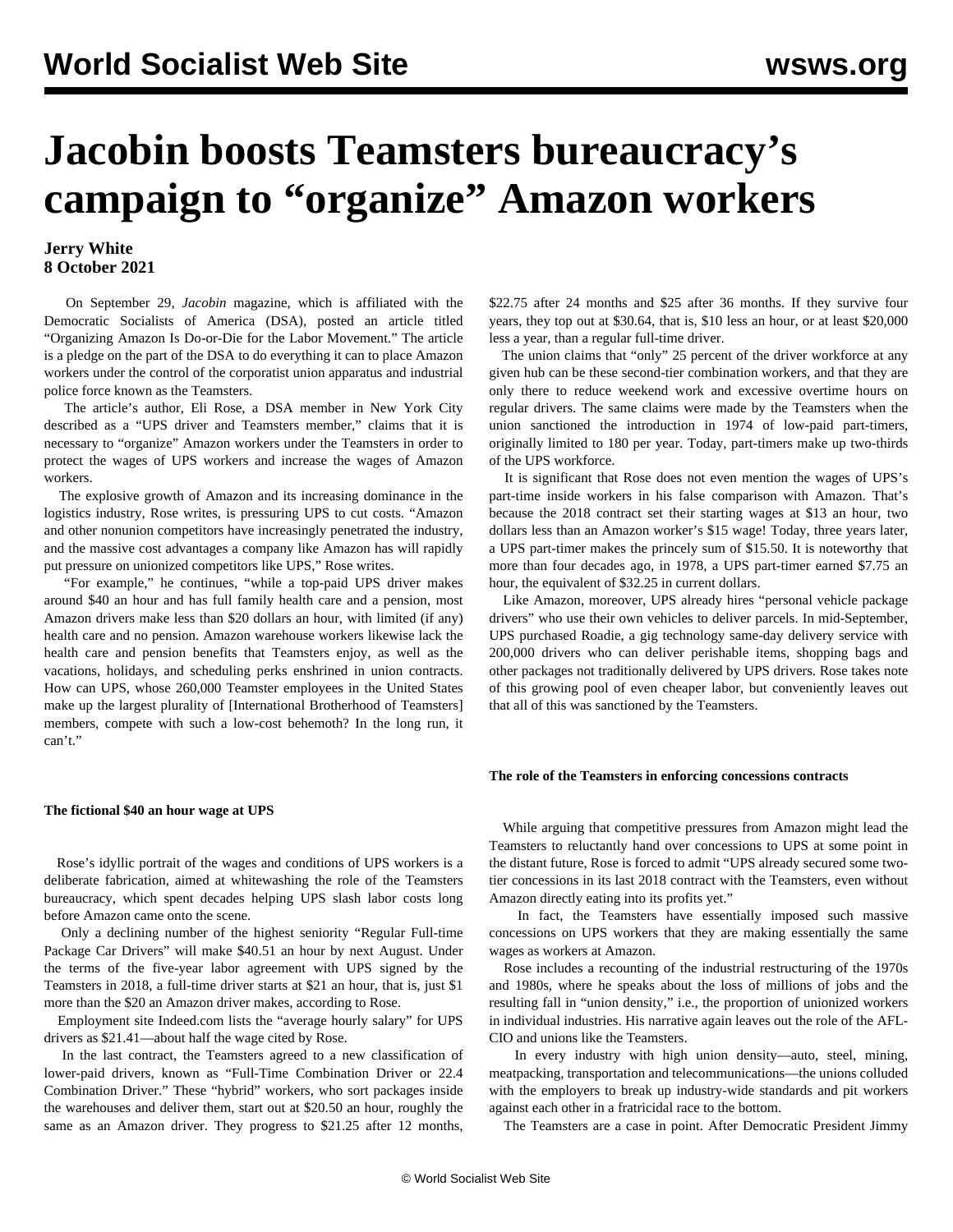Carter's deregulation of the trucking industry in 1980, the Teamsters abandoned any semblance of an industry-wide contract, granted trucking firms two-tier wages and other concessions, and collaborated in the destruction of the jobs and pensions of hundreds of thousands of workers.

 As a result, between 1978 and 1993, the percentage of unionized workers fell by half, to 23 percent, and real weekly earnings of trucking industry workers fell by 28 percent. After a bitter strike in 1974, Local 804 and future Teamsters national President Ron Carey signed a deal allowing UPS to replace full-time workers with part-timers through attrition. This deal with UPS—whose only major competitor at the time was the US Postal Service—set the precedent for the proliferation of lowpaid temporary workers in every industry.

 Like the United Auto Workers, the United Steelworkers and other unions, the business executives who run the Teamsters enriched themselves throughout the endless series of givebacks.

 Today, the Teamsters has assets and investments worth over half a billion dollars, according to the union's latest filing with the US Labor Department. It employs 231 staffers who are paid \$100,000 or substantially above that figure, including IBT General President James P. Hoffa (\$407,689), Secretary Treasurer Richard Hall (\$242,968), International Vice President Francois LaPorte (\$296,146), Special Assistants to the General President Christine Bailey (\$212,134) and Bret Caldwell (\$213,253), Trade Division Director David Bourne (\$211,833) and Staff Attorney Richard Gibson (\$207,231).

 In his efforts to portray the Teamsters as a "bastion of the labor movement," Rose says nothing about the gangster methods employed by the Teamsters as it imposed the 2018 contract over the widespread opposition of rank-and-file workers.

 After 54 percent voted against it, Hoffa and his cronies unilaterally forced through the five-year deal, using an obscure clause in the union constitution requiring two-thirds of the voters to reject an agreement if less than half the membership participates in the ratification vote. The resulting upheaval was only quashed by the DSA-backed Teamsters for Democratic Union faction, which blocked demands for walkouts.

#### **Why the DSA supports the Teamsters**

 *Jacobin* and the DSA are going all out to bring the Teamsters into Amazon, not despite its role in enforcing concessions at UPS, but because of it. The DSA is a faction of the Democratic Party, which sees the strengthening of the corporatist trade union apparatus over the working class, including one million Amazon workers, as a critical strategic imperative.

 The Biden administration [threw its full weight](/en/articles/2021/03/03/pers-m03.html) behind the effort to bring the Retail, Wholesale and Department Store Union (RWDSU) into Amazon's Bessemer, Alabama warehouse in the spring. That effort failed spectacularly, with only 13 percent of the total workforce at the facility voting in favor of the RWDSU. In an indication of the high-level support within the state for the union campaign, the National Labor Relations Board [announced in early August](/en/articles/2021/08/04/nlrb-a04.html) that it was recommending a re-vote.

 The vote in Bessemer—which Rose does not even mention—was a measure of the alienation of workers from the pro-company unions. In the aftermath of this debacle, the DSA is offering its services to try again with the Teamsters.

 Ross expresses the concern that if the Teamsters do not come in now, the concessions that they will accept in the next UPS contract in 2023 and beyond will make the organization even more difficult to sell at Amazon.

 "One can only imagine how UPS will dig in its feet in five or ten years from now, when competitive pressures pose an actual threat to

profitability," Ross writes. "We could see massive layoffs and givebacks, which would severely weaken the IBT and reduce the ability of militant tactics like strikes to win gains for workers. This will have a cascading effect, whereby workers will see less of the benefits of unionism, making new organizing drives harder and letting nonunion competitors expand even further."

 That is, the inevitable concessions that the Teamsters will agree to in the coming period will make it even more difficult for the corrupt organization to try to convince Amazon workers that it has anything to do with defending their interests.

 *Jacobin* sees the role of the DSA as foot soldiers for the union apparatus. Rose writes, "Efforts are underway to develop militant, rankand-file-led unionism at Amazon that left activists can and should support." He points to the efforts of Amazonians United, a [group](/en/articles/2021/05/06/amaz-m06.html) closely associated with the DSA, as well as the Amazon Labor Union, the organization founded by former New York City Amazon worker Chris Smalls, who also is being [promoted](/en/articles/2020/09/07/pepa-s07.html) by various pseudo-left organizations.

 Rose's prime example of a supposed "workers-led campaign," however, is the Teamsters operation. He enthusiastically points to the resolution passed by delegates at the Teamsters national convention in June "prioritizing Amazon organizing, creating and funding an Amazon organizing division to do so," and adds, "the IBT has suggested that this organizing drive will focus on building rank-and-file power at Amazon on the shop floor… as opposed to the more top-down, NLRB-vote-focused approach other unions have hitherto taken with the company."

 Marching in lockstep with the labor bureaucracy, the DSA convention in August passed a resolution pledging expanded "support for unionizing Amazon," including by "existing organizing drives by various unions and networks." Rose even urges DSA members to hire in at Amazon so they can get jobs as "labor movement organizers."

#### **For a genuine rank-and-file movement at Amazon**

 Support within powerful sections of the ruling class for strengthening the position of the unions is bound up with the unprecedented crisis produced by the coronavirus pandemic. The impact of mass death—more than 700,000 killed in the US over the past 18 months—combined with a massive increase in the exploitation of the working class is having a profoundly radicalizing impact on the consciousness of workers and youth.

 Recent months have seen a significant growth of working class struggle, including the strike by Volvo workers in Dublin, Virginia, the repudiation of a UAW-backed contract by Dana auto parts workers, the strike by carpenters in Seattle, Washington, the developing strike movement among health care workers and food-processing workers, and the growing anger among educators over the dangerous reopening of schools to in-person learning.

 Every one of these struggles pits workers in direct conflict with the corporatist unions, which work to suppress opposition and enforce the demands of the ruling class. When it comes to genuine rank-and-file rebellions, like the Volvo strike, *Jacobin* has nothing to say. All its energy is devoted to supporting the organizations that workers are rebelling against.

 *Jacobin* and the DSA speak for a privileged upper-middle class layer that wants to block a rank-and-file movement of workers and prevent it from coming under the influence and leadership of genuine socialists, above all the Socialist Equality Party and the International Committee of the Fourth International.

The task of socialists is to encourage and develop the fighting capacity,